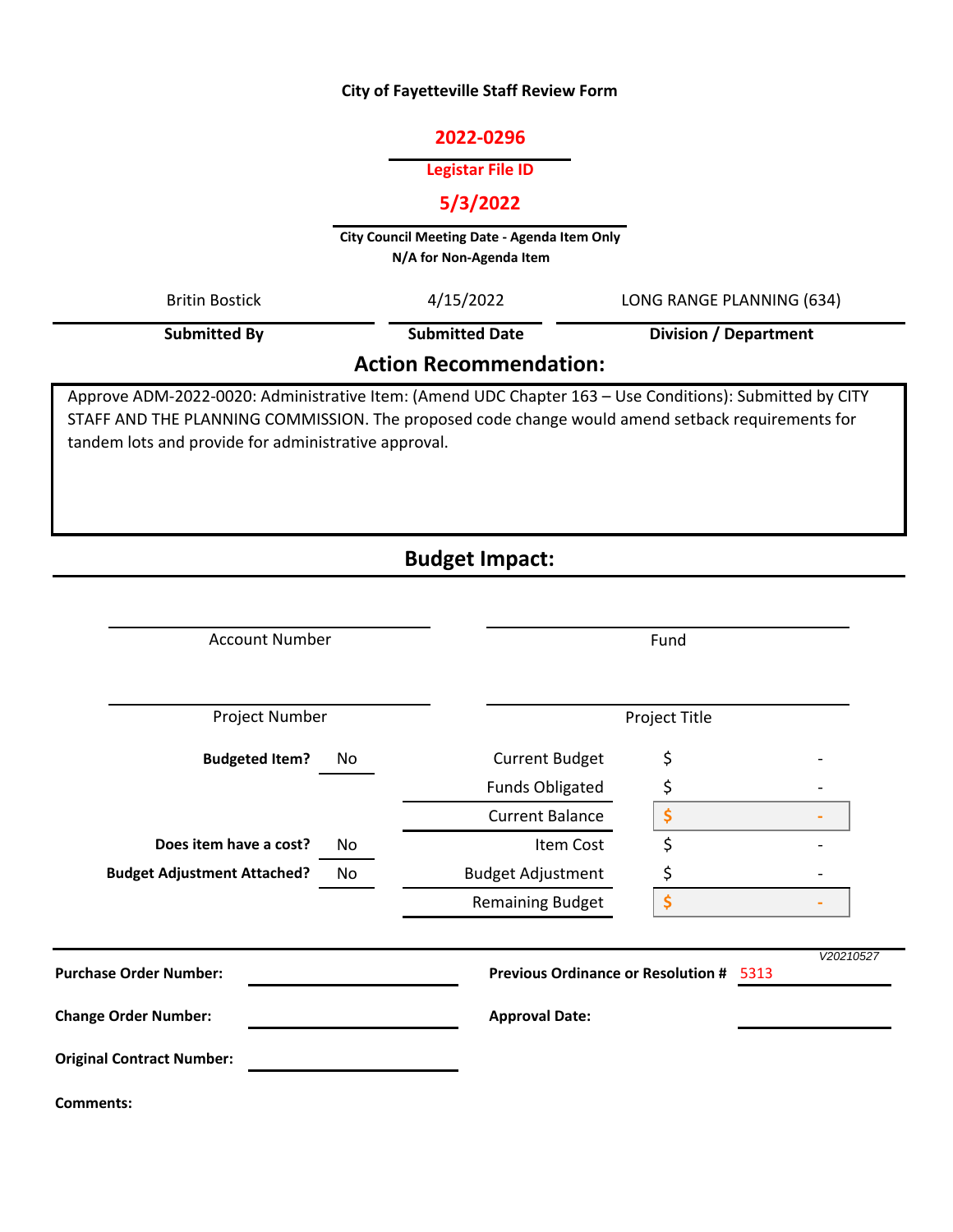

#### **MEETING OF MAY 3, 2022**

**TO:** Mayor; Fayetteville City Council

- **THRU:** Susan Norton, Chief of Staff
- **FROM:** Jonathan Curth, Development Services Director Fayetteville Planning Commission Britin Bostick, Long Range Planning/Special Projects Manager

**DATE:** April 15, 2022

**SUBJECT: ADM-2022-0020: Administrative Item: (Amend UDC Chapter 163 – Use Conditions):** Submitted by CITY STAFF AND THE PLANNING COMMISSION. The proposed code change would amend setback requirements for tandem lots and provide for administrative approval.

#### **RECOMMENDATION:**

City staff and the Planning Commission recommend approval of an amendment to the Unified Development Code repealing § 163.12, Tandem Lot Development in Chapter 163, Use Conditions, and enacting §164.25, Tandem Lot Development in Chapter 164, Supplemental Zoning Regulations and Specialized Development Regulations, which will provide an administrative approval process for tandem lot development rather than requiring Planning Commission approval of a conditional use permit.

#### **BACKGROUND:**

The purpose of Tandem Lot Development is to utilize land for development that does not meet the typical zoning district requirement for minimum street frontage. One approach to potentially increase the supply of housing within our region is to encourage the construction of Tandem Lots where appropriate. Per the Fayetteville Unified Development Code (UDC), a Tandem Lot is, "A lot which has less than 50% of the required frontage on a public street and which is located behind a conforming lot or a portion of a conforming lot." Also known as "flag", "hammerhead" and "pork chop" lots, this lot type is used to subdivide properties to a "front" and "back" lot configuration, with one lot retaining the majority of or all of the street frontage, rather than splitting a lot to a sideby-side configuration with equal street frontage for both lots. This approach to lot creation allows for housing to be built in "back yard" areas, which may produce additional infill housing locations where street frontage widths may not accommodate more traditional lot splits. Tandem Lots allow the creation of additional detached single-family housing without the construction of additional infrastructure as they are served by existing street networks and utilities. Lots suitable for the Tandem Lot approach are often parcels located in areas of challenging topography, in areas where the street grid is incomplete, or in neighborhoods with irregular lot sizes and configurations.

Currently the UDC allows for Tandem Lot Development as a conditional use for lots in zoning districts that allow single-family structures. The current building setback for all Tandem Lots,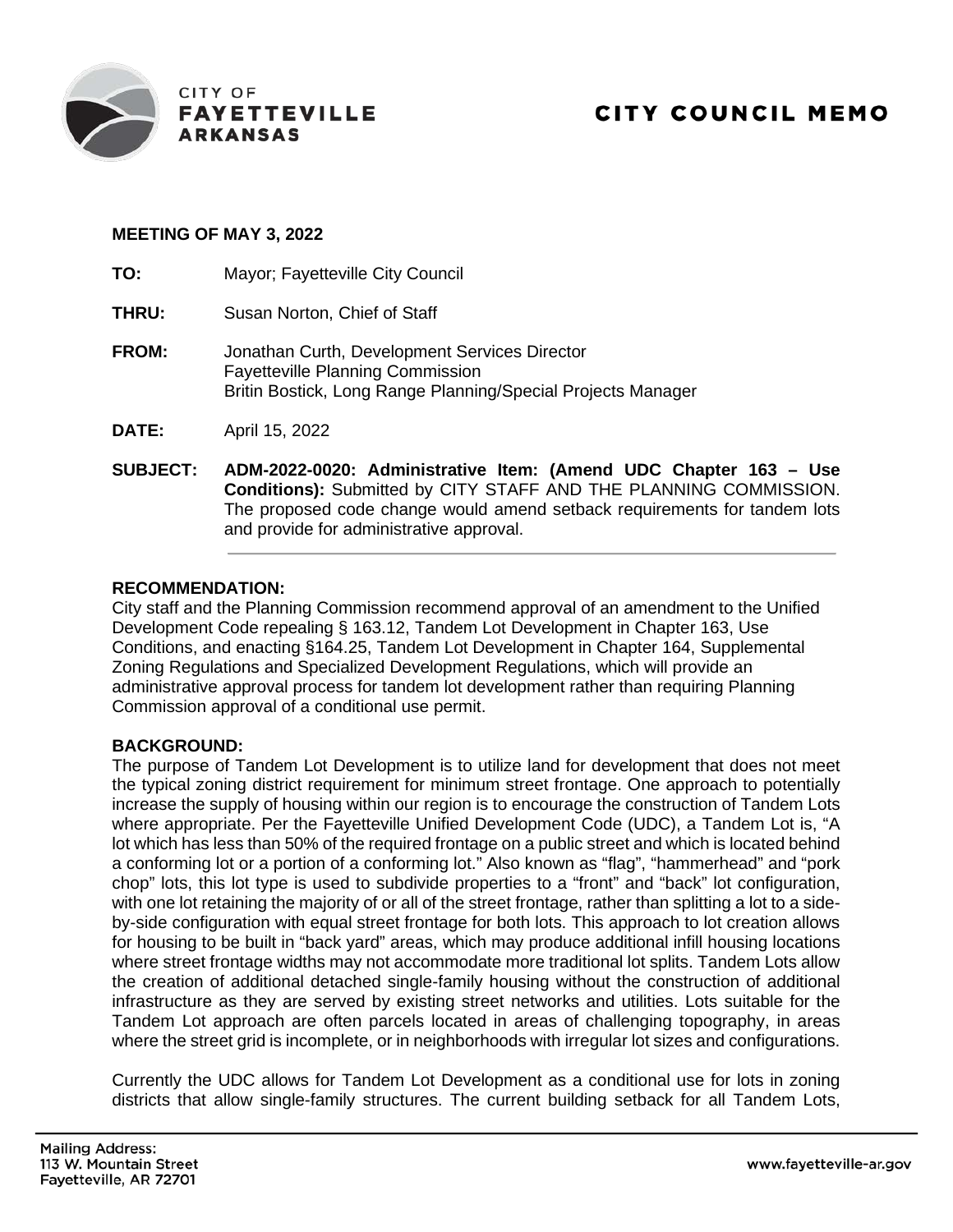regardless of the underlying zoning district standards, is 15 feet. By contrast, building setbacks vary in the zoning districts which permit single-family dwellings. The low-density Residential-Agricultural (R-A) zoning district requires side and rear setbacks of 35 feet, and the high-density Residential Multi-family - Twenty-Four (24) Units per Acre (RMF-24) requires side and rear setbacks of 5 feet when abutting single-family uses. The single building setback dimension of 15 feet established for all Tandem Lots is not consistent with the required building setbacks for many of the applicable zoning districts, which have deeper or more shallow required setbacks than 15 feet depending on the zoning district's intended density and intensity of uses.

#### **DISCUSSION:**

Tandem Lots facilitate three of the City Plan 2040 goals, which are:

- Goal 1 We will make appropriate infill and revitalization our highest priority
- Goal 3 We will make compact, complete, and connected development the standard
- Goal  $6 -$  We will create opportunities for attainable housing

By adjusting the required building setbacks from a uniform 15 feet to be aligned with the required building setbacks for the applicable zoning district, the requirements for development on Tandem Lots will be more in keeping with Goal 1. Infill construction would have building setbacks more similar to the surroundings or established building setback requirements, particularly for zoning districts in which the setbacks are greater or less than the current 15 feet. This will allow for a more contextual development pattern and potentially more flexible building siting on the tandem lot. The creation of Tandem Lots fulfills Goal 3 by facilitating compact development. Compact development is an efficient use of land that promotes a relatively high residential density with a mix of uses nearby. By providing for otherwise unavailable residential infill opportunities, Tandem Lots can help create more compact neighborhoods. The creation of Tandem Lots also has the potential to fulfill Goal 6 by increasing lot availability and reducing lot development or land costs that are associated with lots that require additional infrastructure. They also offer the potential for some property owners in infill locations to subdivide their property and convey a tandem lot to provide revenue. As land values increase, property owners may seek options to sell or develop existing properties with land area suitable for additional housing. Tandem Lots provide an option to do this for properties that meet lot size, use, and other zoning and development requirements, but which do not meet minimum street frontage standards. This expands the opportunity to property owners who may have deep back yards but limited street frontage.

The uniform building setback of 15 feet is proposed to be changed as follows so that new singlefamily construction on tandem lots will be more consistent with the building setbacks of the underlying zoning districts:

- Tandem Lot building setbacks shall be increased to 35 feet in the R-A, RSF-.5, and RSF-1 zoning districts.
- Tandem Lot building setbacks shall be increased to 30 feet in the RSF-2 zoning district.
- Tandem Lot building setbacks shall remain 15 feet in the RSF-4 and RSF-7 zoning districts.
- Tandem Lot building setbacks shall be reduced to 10 feet in the R-O zoning district.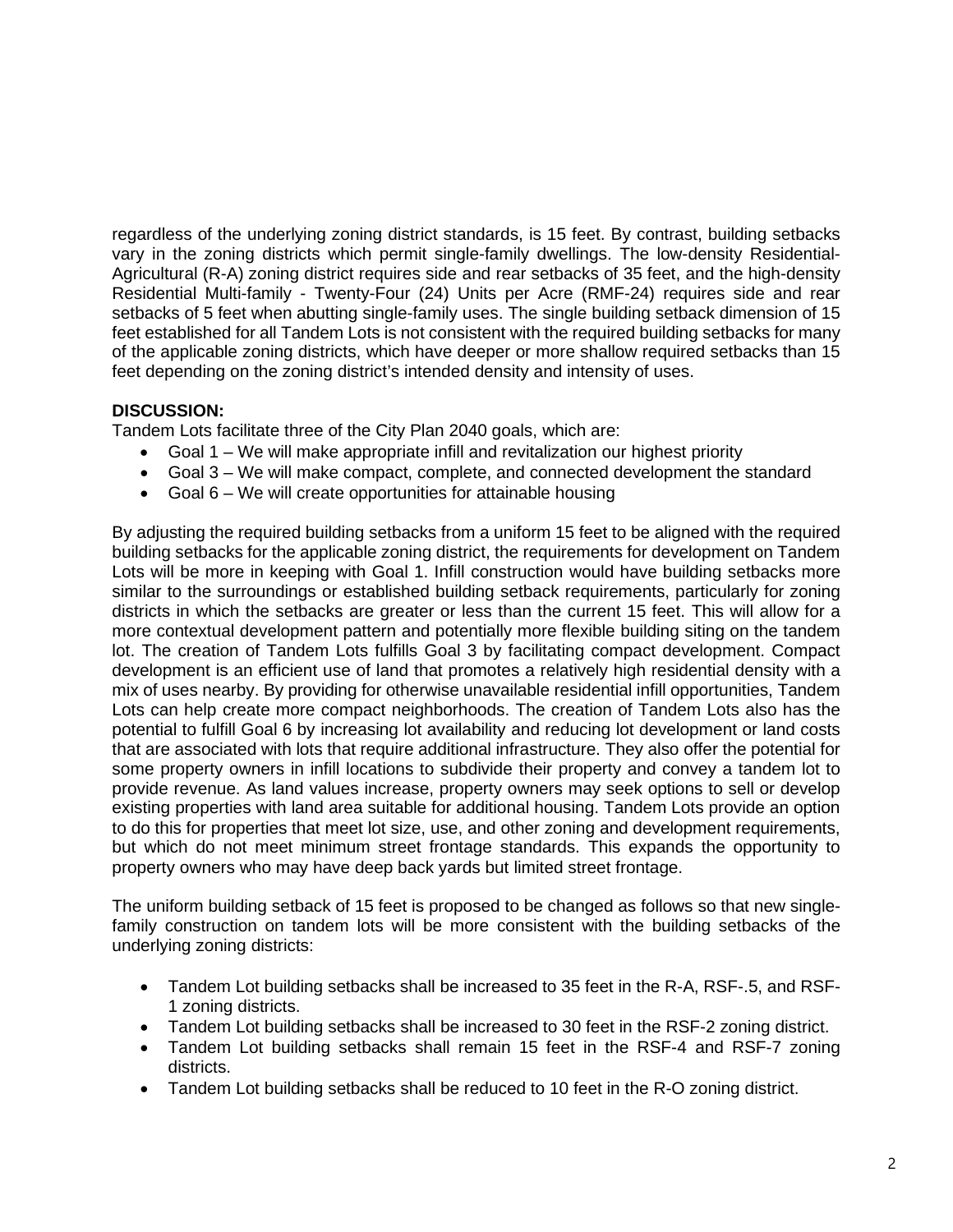• Tandem Lot building setbacks shall be reduced to 5 feet in the RSF-8, RSF-18, RI-12, RI-U, RMF-6, RMF-12, RMF-18, RMF-24, RMF-40, NS-L, NS-G, CS, UT, DC, MSC, DG, and NC zoning districts.

Tandem Lot Development is currently not allowed by right, but rather requires approval of a Conditional Use Permit (CUP) by the Planning Commission. Removing this requirement eliminates a regulatory barrier that may not be necessary where lot size and access standards are observed. For lots that do meet the minimum lot size and access requirements, the Tandem Lot request could be administratively approved. For lots that do not meet development requirements, a variance could be requested from the Planning Commission. For lots that do not meet zoning standards such as the minimum lot size requirement, a variance from the Board of Adjustment would be required.

At their March 28, 2022 meeting, the Planning Commission evaluated the amendment described above before forwarding to the City Council, recommending approval. Commissioner Canada made the motion to forward with Commissioner Sparkman providing the second. A vote of 8-0-0 followed. Discussion was held on all aspects of the amendment, with particular focus on the specific use of single-family for tandem lots, and whether the "front lot" of a tandem lot should also be limited to single-family use. Ultimately the Commission determined that the current language for tandem and front lot uses, allowing a variety of uses for the front lot and single-family use only for the tandem lot is appropriate. No public comment was made at either Planning Commission meeting or the preceding Long-Range Committee meetings.

#### **BUDGET/STAFF IMPACT:**

N/A

#### **Attachments:**

• Proposed Ordinance – Exhibit "A"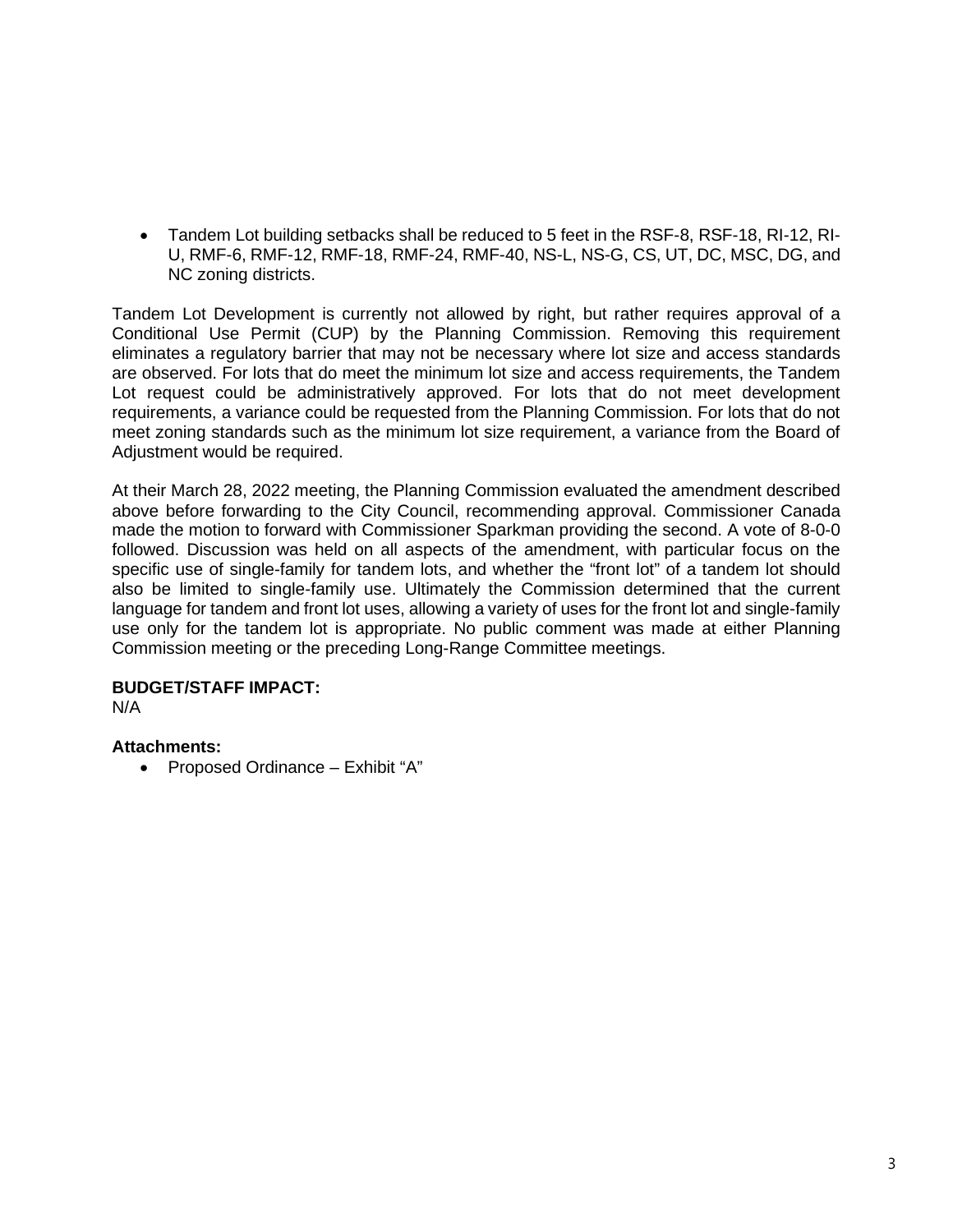#### **EXHIBIT 'A' ADM-2022-0020**

#### **164.25 Tandem Lot Development**

- (A) *Where Allowed.* Tandem lot development shall be permitted for a single-family dwelling and customary accessory structure and/or dwelling unit only and shall be permitted in all districts where single-family dwellings are permitted. The development of one (1) tandem lot behind another tandem lot shall be prohibited.
- (B) *Requirements.* Development of a tandem lot shall be subject to the following requirements:
	- (1) The tandem lot shall have access to a public street by way of a private drive with a minimum width and specification, such as a vehicular turnaround, as determined by emergency response providers in accordance with applicable local, state, and federal codes. The tandem lot owner shall be responsible for maintaining said private drive so that emergency vehicles have safe access to the dwelling located on the lot. Parking of vehicles in the designated private drive for emergency vehicle access shall not be permitted. The tandem lot owner shall have title to, or a perpetual private easement in, the private drive. If the private drive intersects a paved street, the private drive shall be paved for a minimum distance of 18 feet from said right-of-way in accordance with the driveway design standards in Fayetteville Unified Development Code Chapter 172.
	- (2) The distance between the private drive of a tandem lot and any adjacent driveway shall not be less than the minimum distance between curb cuts in Fayetteville Unified Development Code Chapter 166 Street Design and Access Management Standards.
	- (3) Solid waste service for the tandem lot shall be provided by customers placing standard residential garbage carts, recycling bins, and yard waste at a designated collection point on trash day in accordance with City of Fayetteville Code of Ordinances Chapter 50.20 (B). The designated collection point shall be identified at the time the tandem lot is created, in coordination with the City Solid Waste Division. Garbage carts and recycling bins shall not be placed at the collection point more than twelve (12) hours before or after regular trash pickup in accordance with Chapter 50.20 (B)
	- (4) *Lot Width and Area.* The tandem lot, excluding the private drive, shall conform to the minimum lot width and lot area requirements of the zoning district in which it is located, unless a variance is otherwise granted by the Board of Adjustment.
	- (5) *Setback.* Each tandem lot shall have a minimum building setback requirement as follows:
		- (a) Tandem lots shall have a minimum building setback requirement of 35 feet from all property lines in the R-A, RSF-.5, and RSF-1 zoning districts.
		- (b) Tandem lots shall have a minimum building setback requirement of 30 feet from all property lines in the RSF-2 zoning district.
		- (c) Tandem lots shall have a minimum building setback requirement of 15 feet from all property lines in the RSF-4 and RSF-7 zoning districts.